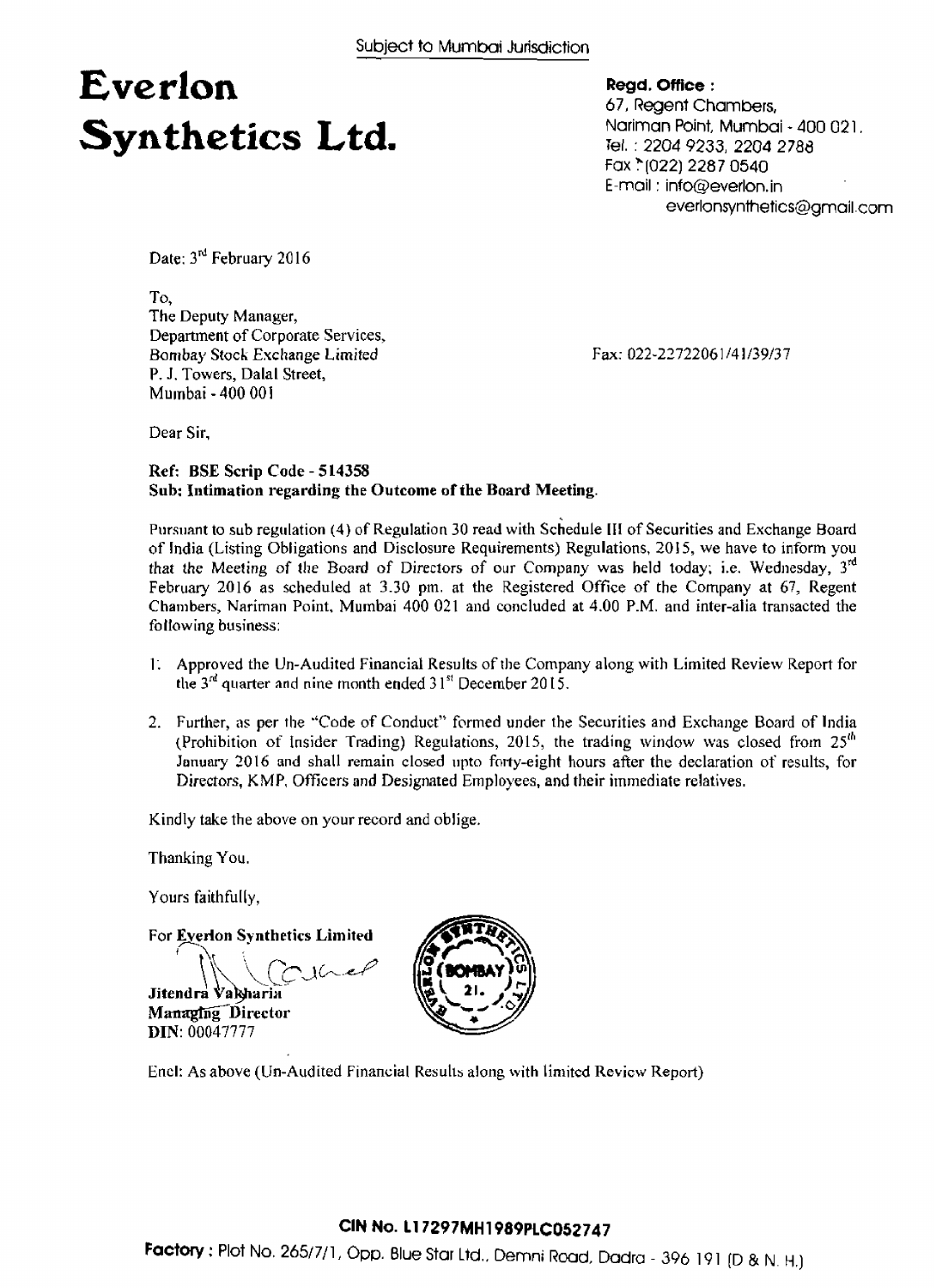## Everlon Synthetics Ltd.

Regd. Office:

67, Regent Chambers, Nariman Point, Mumbai - 400 021. Tel.: 2204 9233, 2204 2788 Fax 1022) 2287 0540 E-mail info@everlon.in everlonsynthetics@gmail.com

 $ID.8$ 

The Corporate Services Bombay Stock Exchange 25, P.J.Tower, Dalal Street Mumbai - 400 001.

Dear Sir,

Company Code No. 514358

#### UNAUDITED FINANCIAL RESULTS FOR THE QUARTER ENDED 31ST DECEMBER, 2015

|                                                                          | (Rs.in Lacs) |               |            |            |                   |              |
|--------------------------------------------------------------------------|--------------|---------------|------------|------------|-------------------|--------------|
|                                                                          |              | Quarter Ended |            |            | Nine Months Ended | Year Ended   |
| Particulars                                                              | 31.12.2015   | 30.09.2015    | 31.12.2014 | 31.12.2015 | 31.12.2014        | 31.03.2015   |
|                                                                          | Unaudited    | Unaudited     | Unaudited  | Unaudited  | Unaudited         | (Audited)    |
| Income from operations                                                   |              |               |            |            |                   |              |
| 1. a) Net sales / Income from operations (Net of excise duty)            | 839.89       | 702.53        | 919.56     | 2199.40    | 3310.49           | 4102.60      |
| b) Other Operating Income                                                | 0.00         | 0.00          | 0.00       | 0.00       | 0,00              | 0.00         |
| Total income from operations (net)                                       | 839.89       | 702.53        | 919.56     | 2199.40    | 3310.49           | 4102.60      |
| 2. Expenses                                                              |              |               |            |            |                   |              |
| a) Cost of materials consumed                                            | 651.35       | 693.49        | 806.43     | 1876.16    | 2993,14           | 3729.72      |
| b) Changes in inventories of finished goods, work-in-progress            | 90.45        | (45.94)       | 22.93      | 105.47     | (10.38)           | (84.38)      |
| and stock-in-trade                                                       |              |               |            |            |                   |              |
| c) Employee benefits expense                                             | 18.01        | 12.51         | 14.73      | 41.48      | 36.95             | 49.73        |
| d) Depreciation and amortisation expense                                 | 5.85         | 5.84          | 7.93       | 17.53      | 23.13             | 30.71        |
| e) Other expense                                                         | 17.24        | 24.43         | 23.48      | 57.85      | 67.14             | 89.73        |
| f) Power & Fuel                                                          | 42.83        | 42.92         | 51.23      | 121.65     | 158.14            | 206.99       |
| <b>Total Expenses</b>                                                    | 825.73       | 733.25        | 926.73     | 2220.14    | 3268.12           | 4022.50      |
| 3. Profit/(Loss) from operations before other income, finance            |              |               |            |            |                   |              |
| costs and exceptional items (1-2)                                        | 14.16        | (30.72)       | (7.17)     | (20.74)    | 42.37             | 80.10        |
| 4. Other Income                                                          | 1.10         | 0.80          | 0.21       | 2.16       | 2.05              | 4.95         |
| 5. Profit/(Loss) from ordinary activities before finance costs           |              |               |            |            |                   |              |
| and exceptional items. (3+4)                                             | 15.26        | (29.92)       | (6.96)     | (18.58)    | 44.42             | 85.05        |
| 6. Finance Costs.                                                        | 14.90        | 16.08         | 19.40      | 49.10      | 59.00             | 76.19        |
| 7. Profit / (Loss) from ordinary activities after finance costs          |              |               |            |            |                   |              |
| but before exceptional items.(5+6)                                       | 0.36         | (46.00)       | (26.36)    | (67.68)    | (14.58)           | 8.86         |
| [8. Exceptional items                                                    | 54.00        | 0.30          | 0.00       | 54.30      | 0.00              | 0.00         |
| 9) Profit / (Loss) from ordinary activities before tax $(7+8)$           | 54.36        | (45.70)       | (26.36)    | (13.38)    | (14.58)           | 8.86         |
| 10) Tax Expense                                                          | 0.00         | 0.00          | 0.00       | 0.00       | 0.00              | (1.70)       |
| $(11)$ Net Profit/(Loss) from ordinary activities after tax (9 $\pm$ 10) | 54.36        | (45.70)       | (26.36)    | (13.38)    | (14.58)           | 7.16         |
| 12) Extraordinary items (Net of tax expenses Rs. Nil)                    | 0.00         | 0.00          | 0.00       | 0.00       | 0.00              | 0.00         |
| 13) Net Profit / (Loss) for the period. $(11+12)$                        | 54.36        | (45.70)       | (26.36)    | (13.38)    | (14.58)           | 7.16         |
| 14. Paid-up equity share capital                                         | 562.22       | 302.73        | 302.73     | 562.22     | 302.73            | 302.73       |
| (Face Value of the Share shall be indicated)                             |              |               |            |            |                   |              |
| 15. Reserve excluding Revaluation Reserves as per                        |              |               |            |            |                   | (100.21)     |
| balance sheet of previous accounting year.                               |              |               |            |            |                   |              |
|                                                                          |              |               |            |            |                   | Contd $2/$ - |

CIN No. L17297MH1989PLC052747

Factory: Plot No. 265/7/1, Opp. Blue Star Ltd., Demni Road, Dadra - 396 Ra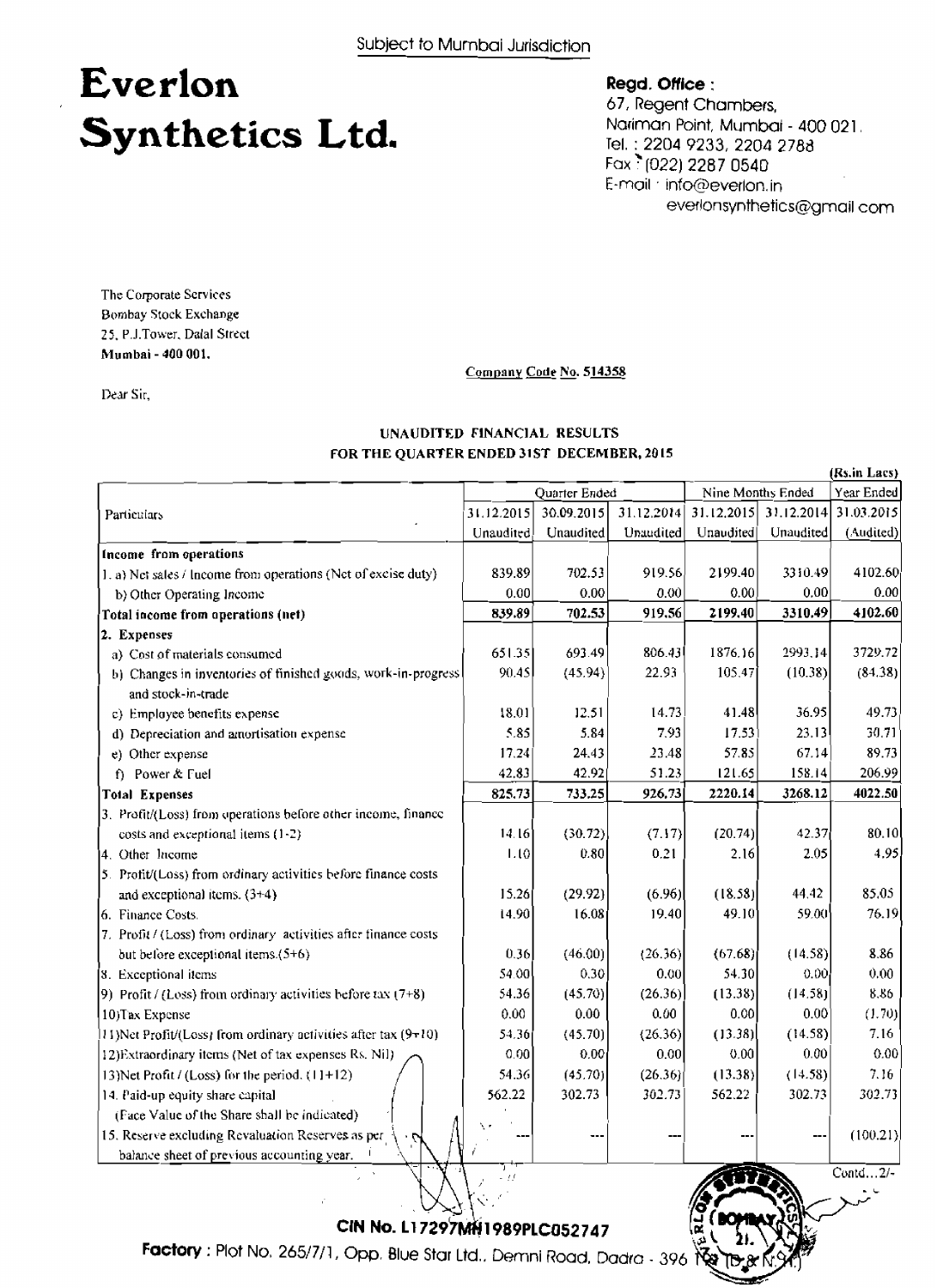## **Everlon Synthetics Ltd.**

#### **Regd. Office** :

*6* 7, **Regent** Chambers, Nariman Point, Mumboi - 400 021 Tel. : 2204 9233, 2204 **2788**  Fox :7022) **2287 0540**  E-mail : info@everlon.in everlonsynthetics@gmail.com

 $-2-$ 

|                                                                                                                                                                                                      | 31.12.2015 | 30.09.2015 |        | 31.12.2014 31.12.2015 |        | 31.12.2014 31.03.2015) |
|------------------------------------------------------------------------------------------------------------------------------------------------------------------------------------------------------|------------|------------|--------|-----------------------|--------|------------------------|
| 16.i Earnings Per Share (before extraordinary items)<br>$($ of Re. $\frac{1}{2}$ each $)$ (not annualised):<br><b>Basic</b><br>(a)<br>Diluted<br>(b)                                                 | 0.10       | (0.15)     | (0.08) | (0.02)                | (0.05) | 0.02                   |
| ii Earnings Per Share (after extraordinary items)<br>(of $Re.1/-$ each) (not annualised):<br>Basic<br>$\left( \mathbf{a}\right)$<br>Diluted<br>(b)<br>See accompanying note to the Financial Results | 0, 10      | (0.15)     | (0.08) | (0.02)                | (0.05) | 0.02                   |

#### **NOTES** :

- **I)** Tht **above rcsulls for the** 3rd **quarter and** *9* **months** ended **31st** December **2015 hare been reviewed by the Audit** Committee *md*  approved by the Board of Directors at their meeting held on 03/02/2016.
- **2)** Thc **Rights Issue of Equity Shares 2,59,48,X00 of Re. l** *I-* each at **a premium** of **Rs.0.30~ per equity shares** on Right Basis **which was**  alloted **in consultation with BSE** Ltd.. **on 6th Novemkr 2015 and was** listed **on BSE Ltd., on November 11. 2015.**
- **3) No provisiun has been made for current la\cs, the same will be made a1** *Il~e* **end** of **the year, if any.**
- 4) Previous period / year's figures have been regrouped / re-arranged wherever necessay.

**By the order of the Board EHLON SYNTHETICS LTD. Place: Mumbai**  Director Date : **0310212016**  (DIN00063927) FOR POLADD<sub>A</sub> CHARTERED ACCOUN RN 128274V  $\mathbf{T}$ POHADIA , POILADIA<br>Partjer<br>Ng. 08757  $M$  $N_0$ **Factory :** Plot No. 265/7/1, Opp. Blue Star Ltd., Demni Road, Dadra - 396 191 (D & N, H.) *CfN* **No. 11 7297MH1989PLC052 74 7**